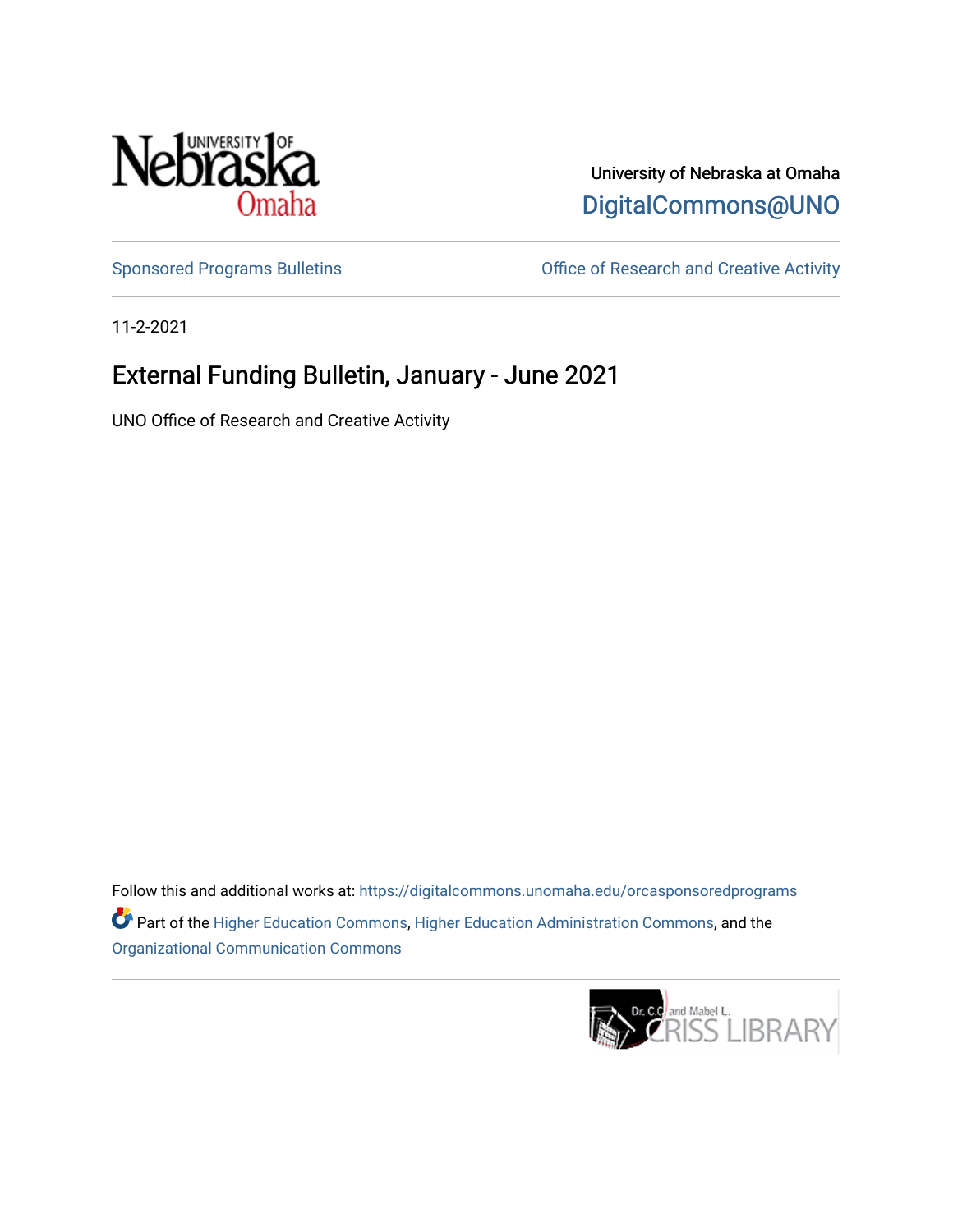### FOF RESEARCH January 1, 2021 - June 30, 2021 AND CREATIVE ACTIVITY OFFICE OF RESEARCH



EXTERNAL FUNDING BULLETIN

# Congratulations to the recent award recipients! January 1, 2021 - June 30, 2021

| <b>College</b>                              |                                                                                                                           |                                                                                                               |           |
|---------------------------------------------|---------------------------------------------------------------------------------------------------------------------------|---------------------------------------------------------------------------------------------------------------|-----------|
| Department                                  |                                                                                                                           |                                                                                                               |           |
| <b>Name</b>                                 | <b>Title</b>                                                                                                              | Sponsor                                                                                                       | Award     |
| <b>Academic Affairs</b>                     |                                                                                                                           |                                                                                                               |           |
| <b>Gender and Sexuality Resource Center</b> |                                                                                                                           |                                                                                                               |           |
| Hitchins, Jessi                             | Omaha Consortium of University<br>of Nebraska Victim and Survivor<br>Programming and Services                             | U.S. Department of Justice                                                                                    | \$550,000 |
| <b>Business and Finance</b>                 |                                                                                                                           |                                                                                                               |           |
| <b>Child Care Center</b>                    |                                                                                                                           |                                                                                                               |           |
| Hove, Dawn                                  | PPE for UNO Child Care Center                                                                                             | Nebraska Department of Health<br>and Human Services/U.S.<br>Department of Health and Human<br><b>Services</b> | \$1,200   |
| <b>College of Arts &amp; Sciences</b>       |                                                                                                                           |                                                                                                               |           |
| <b>Biology</b>                              |                                                                                                                           |                                                                                                               |           |
| Blankenship, Jill                           | The genetics of filamentation and<br>pathogenesis in divergent clinical C.<br>albicans isolates                           | University of Nebraska Medical<br>Center/National Institutes of Health                                        | \$4,395   |
| Cutucache, Christine                        | Solving the Staffing Shortage (SSS) for<br><b>High Quality STEM Programming</b>                                           | Nebraska Children and Families<br>Foundation/U.S. Department of<br><b>Health and Human Services</b>           | \$146,652 |
|                                             | <b>STEM TRAIL Public Engagement Activities</b>                                                                            | Nebraska EPSCoR                                                                                               | \$50,000  |
|                                             | Worlds of Connections: Engaging youth<br>with health research through network<br>science and stories in augmented reality | University of Nebraska - Lincoln/<br>National Institutes of Health                                            | \$3,245   |
| Davis, Paul H.                              | Applied Defense Education Pipeline and<br>Training (ADEPT) Scholars Spring/Su 2021                                        | National Strategic Research<br>Institute                                                                      | \$248,114 |
|                                             | Applied Defense Education Pipeline and<br>Training (ADEPT) Scholars Spring/Su 2021                                        | National Strategic Research<br>Institute/U.S. Department of<br>Defense                                        | \$123,820 |
|                                             | R01 Anti-schisto AR102 drug development University of Nebraska Medical                                                    | Center                                                                                                        | \$52,000  |
|                                             | XPED Phase III Support Fall/Spring/Su<br>2020-21                                                                          | National Strategic Research<br>Institute                                                                      | \$50,000  |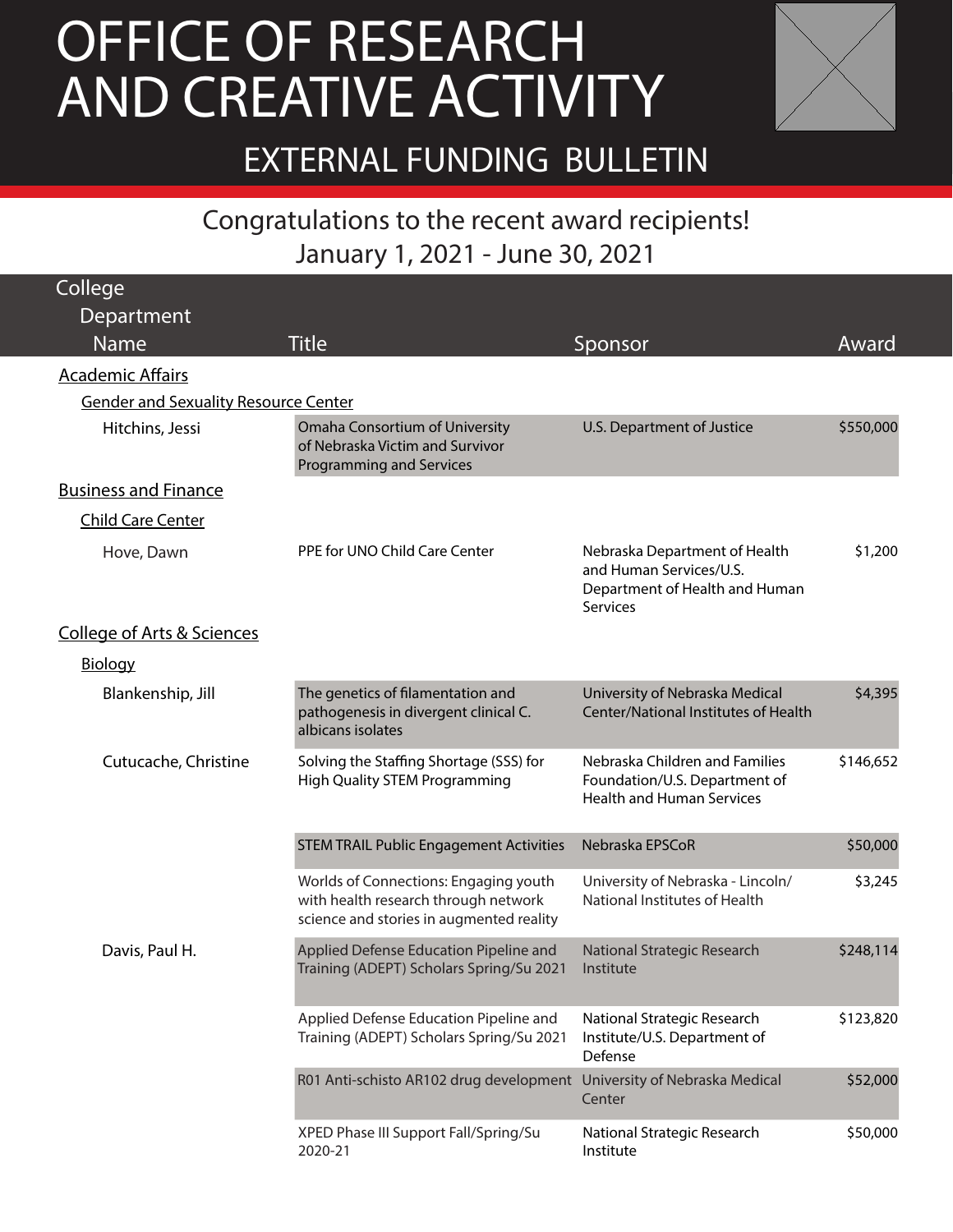| College                        |                                                                                                                                                             |                                                                                          |           |
|--------------------------------|-------------------------------------------------------------------------------------------------------------------------------------------------------------|------------------------------------------------------------------------------------------|-----------|
| Department                     |                                                                                                                                                             |                                                                                          |           |
| Name                           | <b>Title</b>                                                                                                                                                | Sponsor                                                                                  | Award     |
|                                | <b>INBRE DRPP: Investigating Novel</b><br>Chemotherapeutics Against the Parasite<br>Toxoplasma gondii                                                       | University of Nebraska Medical<br>Center/National Institutes of Health                   | \$4,395   |
| Denton, Paul W.                | Combination Immunotherapy to Improve<br>NK Cell-Mediated ADCC Against Malignant Center/National Institutes of Health<br>Cells                               | University of Nebraska Medical                                                           | \$4.395   |
|                                | Sialic Acid Modulation of HIV-Associated<br><b>Chronic Inflammaging</b>                                                                                     | The Wistar Institute of Anatomy<br>and Biology/National Institutes of<br>Health          | \$3,000   |
| Lu, Guoqing                    | Identifying Target Spawning Populations<br>through Genomic Analysis for Directed<br>Management                                                              | Mississippi River Basin Panel on<br><b>Aquatic Nuisance Species</b>                      | \$76,595  |
| Mustoe, Aaryn                  | Age-Specific Impacts in Neurocognitive<br><b>Outcomes Following Prolonged Social</b><br>Isolation                                                           | University of Nebraska Medical<br>Center                                                 | \$72,862  |
| Tapprich, William              | Structural Elements in Enterovirus Genomic University of Nebraska Medical<br>RNA Responsible for Virulence and Tropism Center/National Institutes of Health |                                                                                          | \$4,395   |
|                                | Nebraska research network of functional<br>genomics - Biology parent project 2020-<br>2025                                                                  | University of Nebraska Medical<br>Center/National Institutes of Health                   | \$43,950  |
| White, Jeremy                  | Offutt Bat Survey: roost sites for Northern<br>Long-eared Bat and Tricolored Bats.<br>Determine summer colonization and<br>dispersal times for each species | U.S. Fish and Wildlife Service/U.S.<br>Department of Interior                            | \$42,857  |
|                                | Bat Inventory and Management at Offutt<br>Air Force Base (BIM OAFB)                                                                                         | U.S. Department of Interior                                                              | \$44,424  |
| Wilson, James                  | Surveys for Eastern Spotted Skunks<br>(Spilogale putorius) in Nebraska                                                                                      | Nebraska Game and Parks<br>Commission/U.S. Department of<br>Interior                     | \$75,989  |
| Wong, Ryan                     | CAREER: Impact of stress coping style on<br>cognitive processes and the underlying<br>neuromolecular mechanisms                                             | <b>National Science Foundation</b>                                                       | \$100,000 |
|                                | YNS High School Researcher                                                                                                                                  | University of Nebraska - Lincoln/<br>Nebraska EPSCoR                                     | \$3,200   |
| Chemistry                      |                                                                                                                                                             |                                                                                          |           |
| Richter-Egger, Dana            | Metrohm IC and Titrimetry collaboration                                                                                                                     | Metrohm USA, Inc.                                                                        | \$13,550  |
| Health Careers Resource Center |                                                                                                                                                             |                                                                                          |           |
| Davis, Paul H.                 | <b>AHEC Omaha</b>                                                                                                                                           | University of Nebraska Medical<br>Center/Health Resources and<br>Services Administration | \$116,150 |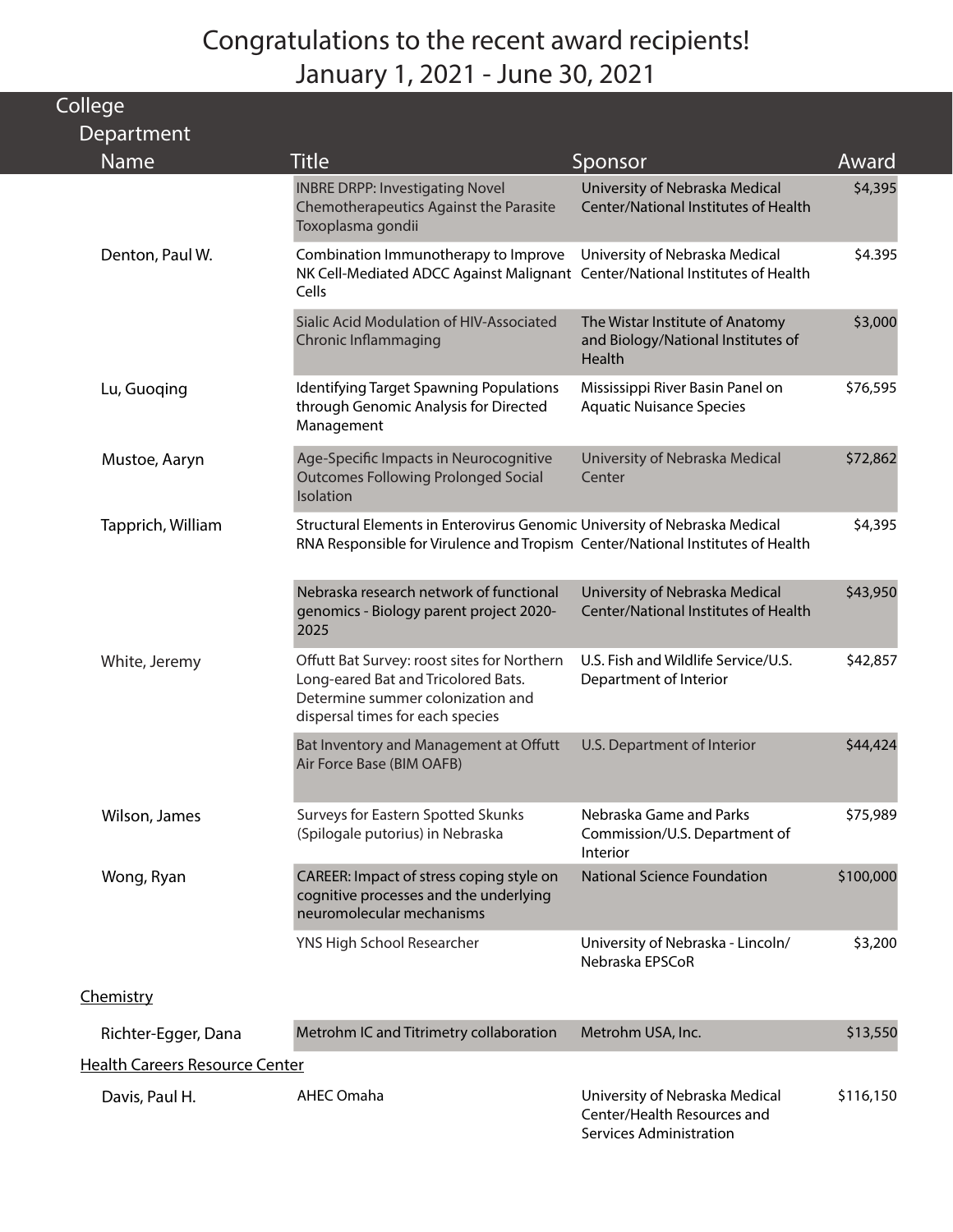| College                                                 |                                                                                                                                                         |                                                                                                 |           |
|---------------------------------------------------------|---------------------------------------------------------------------------------------------------------------------------------------------------------|-------------------------------------------------------------------------------------------------|-----------|
| Department<br>Name                                      | Title                                                                                                                                                   | Sponsor                                                                                         | Award     |
|                                                         | <b>AHEC Omaha</b>                                                                                                                                       | University of Nebraska Medical<br>Center/Health Resources and<br><b>Services Administration</b> | \$64,924  |
| <b>History</b>                                          |                                                                                                                                                         |                                                                                                 |           |
| Saltamacchia, Martina                                   | Singing Stones: Sacred Music & Sacred<br>Spaces                                                                                                         | Humanities Nebraska                                                                             | \$250     |
| <b>Mathematics</b>                                      |                                                                                                                                                         |                                                                                                 |           |
| Torres Vitor, Fabio                                     | PIC Math: Preparation for Industrial Careers Mathematical Association<br>in Mathematical Sciences                                                       | of America/National Science<br>Foundation                                                       | \$5,000   |
| Office of Latino/Latin American Studies                 |                                                                                                                                                         |                                                                                                 |           |
| Dona, Cristian                                          | Latino Railroad Workers in the Midwest. An Union Pacific Railroad Museum/<br>Oral History Project                                                       | <b>Omaha Community Foundation</b>                                                               | \$15,634  |
| Physics                                                 |                                                                                                                                                         |                                                                                                 |           |
| Sabirianov, Renat                                       | RII Track-1: Emergent Quantum Materials<br>and Technologies (EQUATE)                                                                                    | University of Nebraska - Lincoln/<br>National Science Foundation /<br><b>EPSCoR</b>             | \$139,571 |
| Psychology                                              |                                                                                                                                                         |                                                                                                 |           |
| Lyon, Beth                                              | Irrelevant Sound Effects on False Memory<br>in the DRM Paradigm                                                                                         | Psi Chi Honor Society                                                                           | \$662     |
| <b>College of Business Administration</b>               |                                                                                                                                                         |                                                                                                 |           |
| Nebraska Business Development Center                    |                                                                                                                                                         |                                                                                                 |           |
| Doga, Veronica                                          | <b>Procurement Technical Assistant Center</b><br>2021                                                                                                   | <b>Defense Logistics Agency</b>                                                                 | \$513,033 |
|                                                         | Procurement Technical Assistant Center<br>2021                                                                                                          | Defense Logistics Agency                                                                        | \$219,915 |
| Lang, Catherine                                         | Small Business Development Center grant U.S. Small Business Administration                                                                              |                                                                                                 | \$755,556 |
| <b>College of Communication, Fine Arts &amp; Media</b>  |                                                                                                                                                         |                                                                                                 |           |
| <b>School of Music</b>                                  |                                                                                                                                                         |                                                                                                 |           |
| Madsen, Pete                                            | APAL UNO Jazz Festival 2022                                                                                                                             | Nebraska Arts Council                                                                           | \$4,894   |
| <b>College of Education, Health, and Human Sciences</b> |                                                                                                                                                         |                                                                                                 |           |
| Biomechanics                                            |                                                                                                                                                         |                                                                                                 |           |
| Curtze, Carolin                                         | University of Nebraska Medical Center /<br>Medtronic Collaborative Acute Feasibility<br>Pilot DBS Electrode Switching Patterns in<br>Parkinsons disease | University of Nebraska Medical<br>Center/Medtronic                                              | \$16,430  |
| Kamenskiy, Alexey                                       | Optimized Stents for the Femoropopliteal<br>Artery                                                                                                      | National Institutes of Health                                                                   | \$536,734 |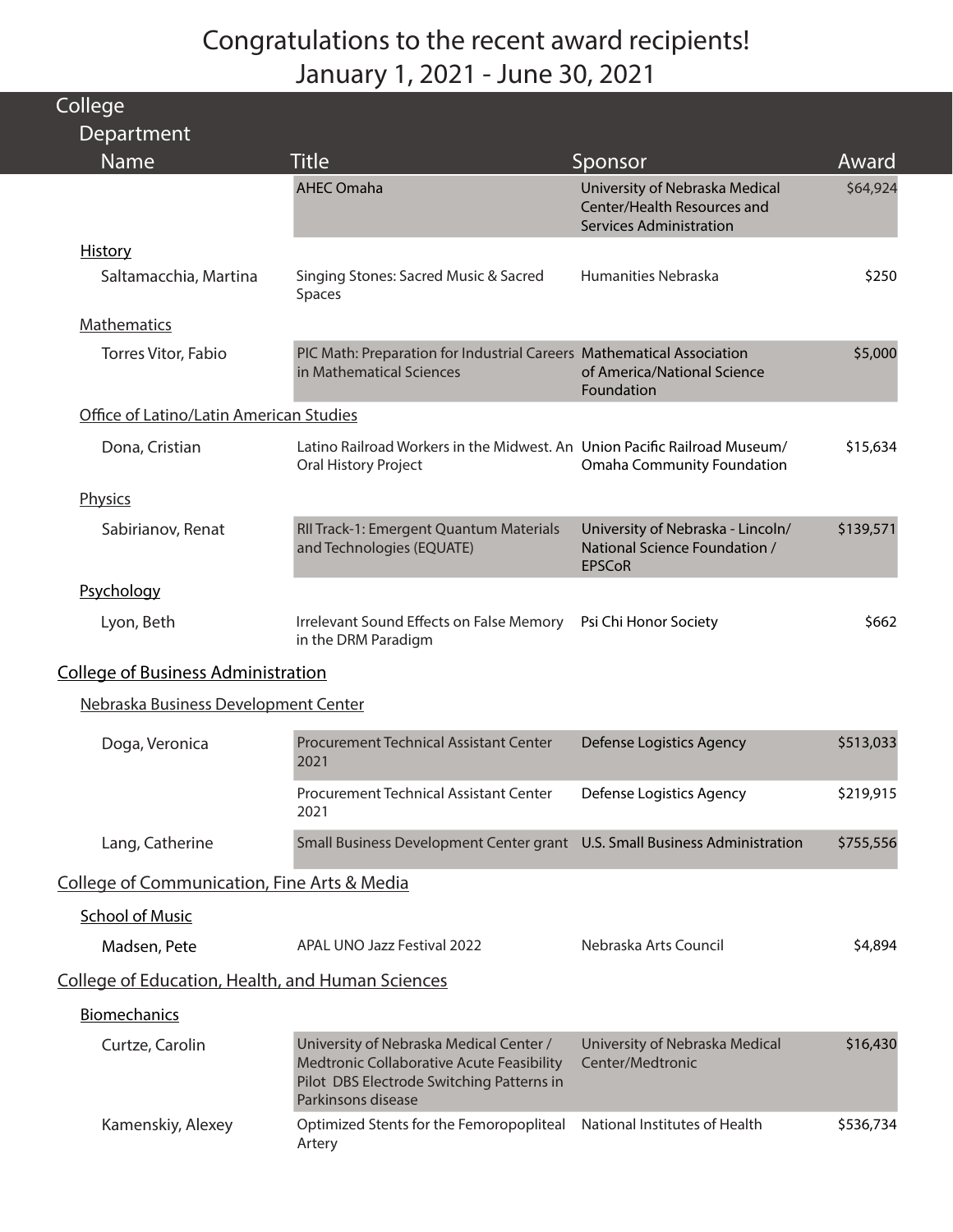| College                                 |                                                                                                                                                                              |                                                                                               |           |
|-----------------------------------------|------------------------------------------------------------------------------------------------------------------------------------------------------------------------------|-----------------------------------------------------------------------------------------------|-----------|
| Department                              |                                                                                                                                                                              |                                                                                               |           |
| <b>Name</b>                             | <b>Title</b>                                                                                                                                                                 | Sponsor                                                                                       | Award     |
|                                         | Effect of cell-based therapies on functional, University of Nebraska Medical<br>hemodynamic, and histologic outcomes<br>in a porcine model of peripheral arterial<br>disease | Center/National Institutes of Health                                                          | \$11,496  |
| Marmelat, Vivien                        | Improving exercise capacity in chronic<br>obstructive pulmonary disease patients<br>through uphill walking                                                                   | Omaha Veterans Administration<br>Medical Center/U.S. Department of<br><b>Veterans Affairs</b> | \$11,910  |
|                                         | Improving exercise capacity in chronic<br>obstructive pulmonary disease patients<br>through uphill walking                                                                   | Omaha Veterans Administration<br>Medical Center/U.S. Department of<br><b>Veterans Affairs</b> | \$9,921   |
| Myers, Sara                             | Exoskeleton footwear to improve walking<br>performance and subject-reported<br>preference                                                                                    | Omaha Veterans Administration<br>Medical Center/U.S. Department of<br><b>Veterans Affairs</b> | \$75,231  |
|                                         | Exoskeleton footwear to improve walking<br>performance and subject-reported<br>preference                                                                                    | Omaha Veterans Administration<br>Medical Center/U.S. Department of<br><b>Veterans Affairs</b> | \$41,091  |
|                                         | Exoskeleton footwear to improve walking<br>performance and subject-reported<br>preference                                                                                    | Omaha Veterans Administration<br>Medical Center/U.S. Department of<br><b>Veterans Affairs</b> | \$10,438  |
|                                         | Exoskeleton footwear to improve walking<br>performance and subject-reported<br>preference                                                                                    | Omaha Veterans Administration<br>Medical Center/U.S. Department of<br><b>Veterans Affairs</b> | \$3,259   |
| Yentes, Jenna                           | Improving exercise capacity in chronic<br>obstructive pulmonary disease patients<br>through uphill walking                                                                   | Omaha Veterans Administration<br>Medical Center/U.S. Department of<br><b>Veterans Affairs</b> | \$27,440  |
|                                         | 2021 Great Plains Biomechanics Meeting                                                                                                                                       | American Society of Biomechanics                                                              | \$2,000   |
| Zuniga, Jorge                           | The influence of 3D printed prostheses on<br>neural activation patterns of the primary<br>motor cortex in children with unilateral<br>congenital upper-limb reductions       | National Institutes of Health                                                                 | \$275,131 |
|                                         | Development and Validation of a Low-<br>Cost 3D Printed Upper Limb Prosthetic<br>Simulator.                                                                                  | <b>National Institutes of Health</b>                                                          | \$58,527  |
|                                         | 3D Printed Prostheses for Children: A Tool<br>to Monitor Upper Limb Movement.                                                                                                | National Institutes of Health                                                                 | \$56,474  |
|                                         | Efficacy and Efficiency of Antimicrobial 3D<br>printed and Injection Molded Face Masks                                                                                       | University of Nebraska Medical<br>Center                                                      | \$40,899  |
|                                         | The influence of 3D printed prostheses on<br>neural activation patterns of the primary<br>motor cortex in children with unilateral<br>congenital upper-limb reductions       | National Institutes of Health                                                                 | \$30,570  |
| <b>School of Health and Kinesiology</b> |                                                                                                                                                                              |                                                                                               |           |
| Coleman, Jason                          | Nebraska HIV Testing and Prevention<br>Program 2021                                                                                                                          | Nebraska Department of Health<br>and Human Services/Centers for                               | \$206,011 |

Disease Control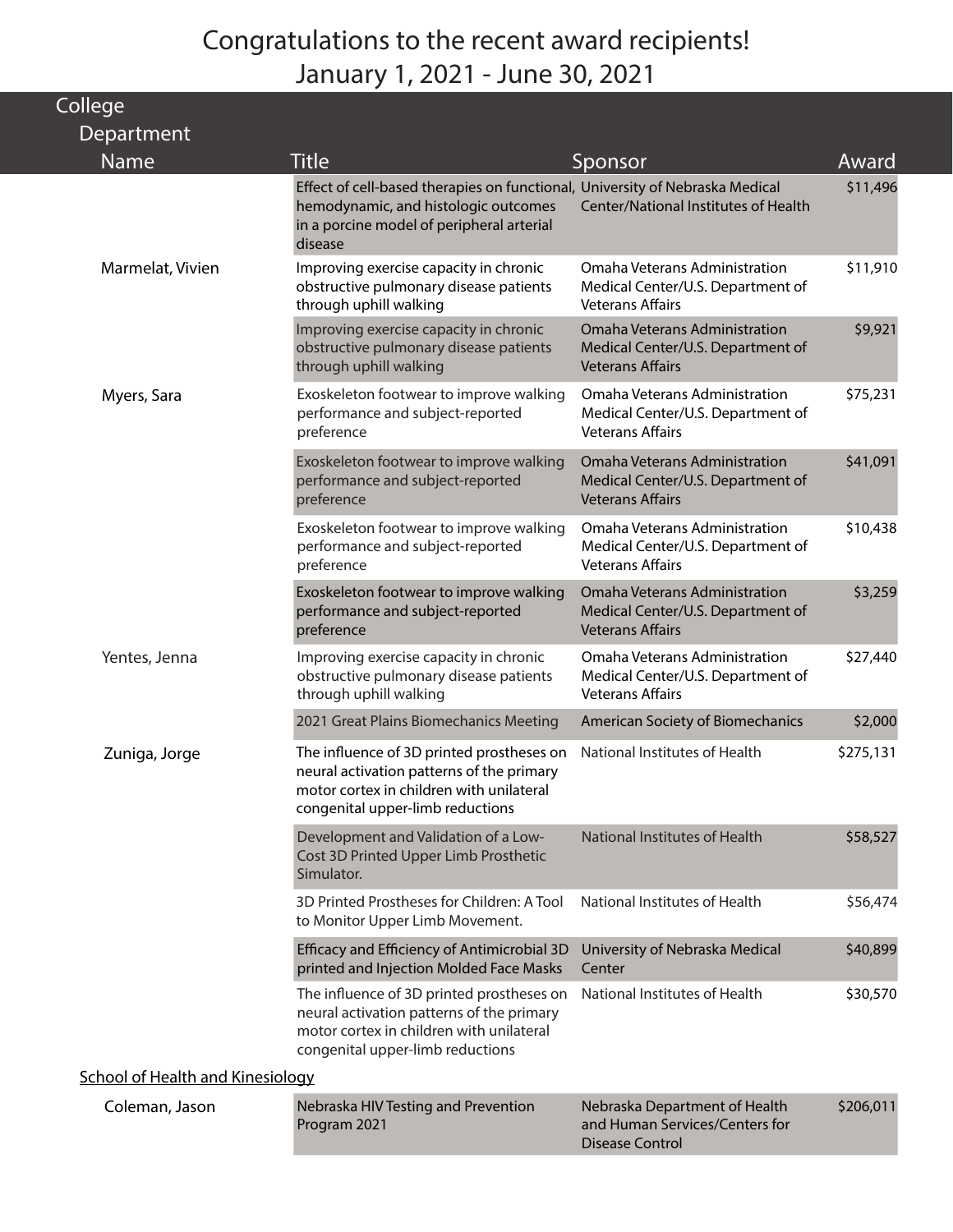| College<br>Department    |                                                                                                                                                                      |                                                                                           |          |
|--------------------------|----------------------------------------------------------------------------------------------------------------------------------------------------------------------|-------------------------------------------------------------------------------------------|----------|
| <b>Name</b>              | Title                                                                                                                                                                | Sponsor                                                                                   | Award    |
|                          | Support for WFO Adolescent Health Project Women's Fund of Omaha                                                                                                      |                                                                                           | \$86,769 |
|                          | Nebraska HIV Testing and Prevention<br>Program 2021                                                                                                                  | Nebraska Department of Health<br>and Human Services/Centers for<br><b>Disease Control</b> | \$68,670 |
|                          | Effectiveness and safety of Bictegravir/<br>emtricitabine/tenofovir alafenamide (B/F/<br>TAF) in HIV-1 infected patients with Active<br>illicit Substance usE (BASE) | University of Nebraska Medical<br><b>Center/Gilead Pharmaceuticals</b>                    | \$26,033 |
| Dinkel, Danae            | SCC-PG: Smart and Connected Childcare                                                                                                                                | University of Nebraska Medical<br><b>Center/National Science Foundation</b>               | \$6,987  |
| Jawed-Wessel, Sofia      | <b>Huespring Evaluation</b>                                                                                                                                          | <b>Weitz Family Foundation</b>                                                            | \$28,460 |
|                          | Building a LGBTQ+ Mentor Base                                                                                                                                        | <b>Omaha Community Foundation</b>                                                         | \$14,020 |
| Slivka, Dustin           | Impact of Muscle Temperature on Muscle<br>Growth and Breakdown                                                                                                       | University of Nebraska Medical<br>Center/National Institutes of Health                    | \$4,395  |
| Wilkins, Sam             | The Relationship Between Elbow Valgus<br><b>Stress and Ulnar Collateral Ligament</b><br>Morphological Characteristics in Baseball<br><b>Pitchers</b>                 | Nebraska State Athletic Trainers'<br>Association                                          | \$500    |
| <b>Teacher Education</b> |                                                                                                                                                                      |                                                                                           |          |
| McGlamery, Sheryl        | UNO EUREKA STEM                                                                                                                                                      | Girls, Inc.                                                                               | \$80,000 |

#### College of Information Science & Technology

#### College of Information Science & Technology - Dean's Office

| Ali, Hesham                                            | New data analytics approaches using<br>population analysis and machine learning<br>for early diagnosis of Parkinson's Disease | Mayo Clinic                 | \$11,000  |
|--------------------------------------------------------|-------------------------------------------------------------------------------------------------------------------------------|-----------------------------|-----------|
| <b>Computer Science</b>                                |                                                                                                                               |                             |           |
| Morrison, Briana                                       | Baseline Data for Broadening Participation Northeastern University<br>in IS&T                                                 |                             | \$60,000  |
| Zhong, Xin                                             | <b>CRII: CIF: Automated and Robust Image</b><br>Watermarking: A Deep Learning Approach                                        | National Science Foundation | \$175,000 |
| <b>Information Systems &amp; Quantitative Analysis</b> |                                                                                                                               |                             |           |
| Khazanchi, Deepak                                      | Web site refresh for the STEPHEN CENTER                                                                                       | Stephen Center, Inc.        | \$7,500   |
|                                                        | <b>Competitive Audit of Data Axle's Business</b><br>Database                                                                  | Data Axle                   | \$25,383  |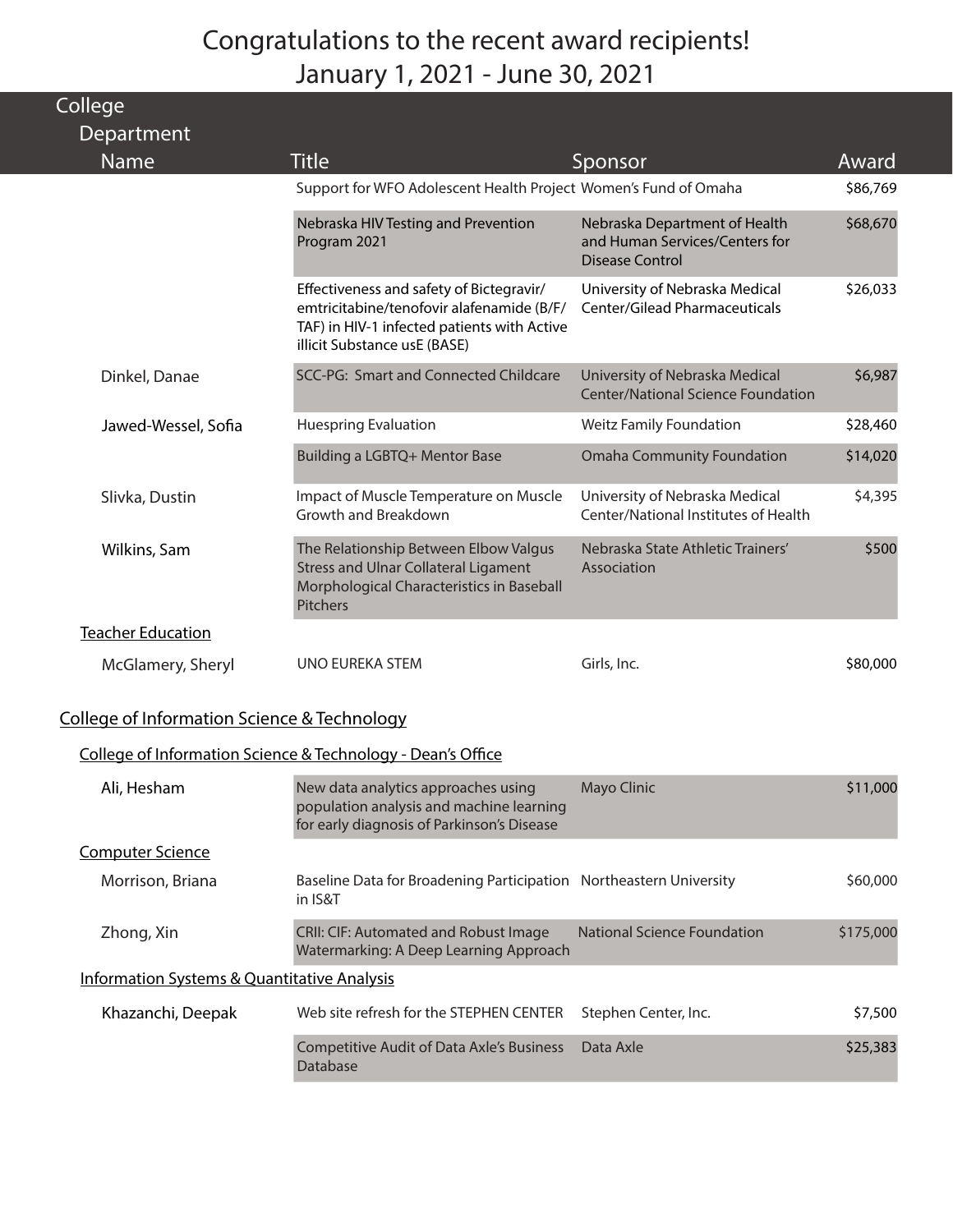| Collede                                        |                                                                                                                                                         |                                                                             |           |
|------------------------------------------------|---------------------------------------------------------------------------------------------------------------------------------------------------------|-----------------------------------------------------------------------------|-----------|
| Department                                     |                                                                                                                                                         |                                                                             |           |
| <b>Name</b>                                    | <b>Title</b>                                                                                                                                            | Sponsor                                                                     | Award     |
| LaLone, Nicolas                                | Collaborative Research: HCC: Medium:<br><b>Connecting Practitioners to Design:</b><br>Methods and Tools for Live Participatory<br><b>Design Fiction</b> | <b>National Science Foundation</b>                                          | \$234,221 |
|                                                | <b>CRII: HCC: Practical Steps Toward</b><br>Integrating the Tools of Emergency<br>Management with Crisis Informatics<br><b>Techniques</b>               | <b>National Science Foundation</b>                                          | \$174,987 |
| <b>School of Interdisciplinary Informatics</b> |                                                                                                                                                         |                                                                             |           |
| Derrick, Douglas                               | Legacy System Redesign with Union Pacific, Union Pacific Railroad Company<br>Phase IV extension                                                         |                                                                             | \$85,013  |
| Fruhling, Ann                                  | University Transportation Center (UTC)<br>Competition 2016: Real-Time Emergency<br><b>Communication System for HazMat</b><br>Incidents (REaCH)          | University of Nebraska - Lincoln/<br>U.S. Department of Transportation      | \$149,768 |
| Ghersi, Dario                                  | Altered T Cell Responses in Myalgic<br>Enchephalomeylitis/Chronic Fatigue<br>Syndrome (ME/CFS)                                                          | University of Massachusetts Medical<br>School/National Institutes of Health | \$70,377  |
|                                                | <b>Bioinformatics Analysis of Spatial</b><br>Transcriptomics Data in Pancreatic Cancer                                                                  | University of Texas Southwestern/<br>National Institutes of Health          | \$29,384  |
| Mahoney, William                               | University of Nebraska at Omaha<br>Scholarship for Service Renewal/Outreach<br>Project                                                                  | <b>National Science Foundation</b>                                          | \$505,002 |

#### College of Public Affairs & Community Service

#### Center for Public Affairs Research

 $\sim$  III.

| Drozd, David   | United Way Metro Area Data Comparison                                                 | United Way of the Midlands                                                              | \$4,810  |
|----------------|---------------------------------------------------------------------------------------|-----------------------------------------------------------------------------------------|----------|
| Schafer, Josie | Nebraska Legislatures Planning Committee State of Nebraska Legislature<br>FY2020-2021 |                                                                                         | \$25,000 |
|                | NACO County Official Online Learning<br><b>Network</b>                                | University of Nebraska - Lincoln/<br>Nebraska Association of County<br><b>Officials</b> | \$11,400 |
|                | 2020 Redistricting ESU 3                                                              | <b>Educational Service Unit 3</b>                                                       | \$4,738  |
|                | 2020 Redistricting MUD                                                                | <b>Metropolitan Utilities District</b>                                                  | \$4,612  |
|                | 2020 Redistricting ESU 10                                                             | <b>Educational Service Unit 10</b>                                                      | \$4,419  |
|                | 2020 Redistricting ESU 8                                                              | <b>Educational Service Unit 8</b>                                                       | \$3,711  |
|                | 2020 Redistricting ESU 7                                                              | <b>Educational Service Unit 7</b>                                                       | \$3,711  |
|                | 2020 Redistricting ESU 6                                                              | <b>Educational Service Unit 6</b>                                                       | \$3,711  |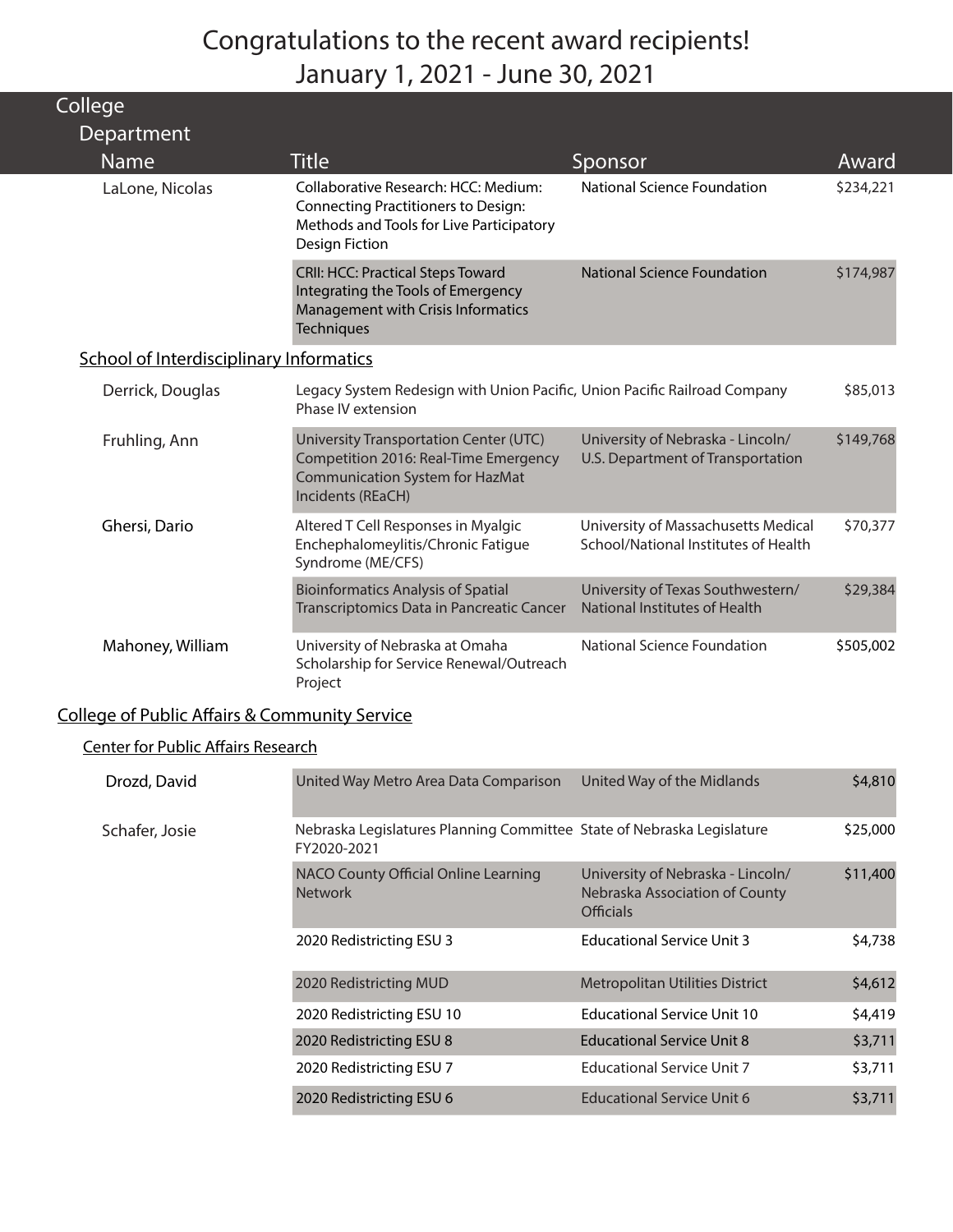| College                                   |                                                                                                                                                                                                |                                                                                           |           |
|-------------------------------------------|------------------------------------------------------------------------------------------------------------------------------------------------------------------------------------------------|-------------------------------------------------------------------------------------------|-----------|
| Department                                |                                                                                                                                                                                                |                                                                                           |           |
| <b>Name</b>                               | <b>Title</b>                                                                                                                                                                                   | Sponsor                                                                                   | Award     |
|                                           | 2020 Redistricting ESU 1                                                                                                                                                                       | <b>Educational Service Unit 1</b>                                                         | \$3,711   |
|                                           | 2020 Redistricting ESU 2                                                                                                                                                                       | <b>Educational Service Unit 2</b>                                                         | \$3,532   |
|                                           | 2020 Redistricting ESU 16                                                                                                                                                                      | <b>Educational Service Unit 16</b>                                                        | \$3,520   |
|                                           | 2020 Redistricting ESU 5                                                                                                                                                                       | <b>Educational Service Unit 5</b>                                                         | \$3,520   |
|                                           | 2020 Redistricting ESU 11                                                                                                                                                                      | <b>Educational Service Unit 11</b>                                                        | \$3,510   |
|                                           | 2020 Redistricting ESU 9                                                                                                                                                                       | <b>Educational Service Unit 9</b>                                                         | \$3,150   |
|                                           | 2020 Redistricting ESU 4                                                                                                                                                                       | <b>Educational Service Unit 4</b>                                                         | \$3,150   |
|                                           | Nebraska Community Foundation Youth<br>Survey                                                                                                                                                  | Nebraska Community Foundation                                                             | \$3,000   |
| Gerontology                               |                                                                                                                                                                                                |                                                                                           |           |
| Beadle, Janelle                           | The Neural and Hormonal Basis of Empathy University of Nebraska Medical<br>in Aging                                                                                                            | Center/National Institutes of Health                                                      | \$246,132 |
|                                           | Novel Multimodal Assessment of Practical<br>Judgment Across the Alzheimer's<br>Continuum: Toward a Better Understanding National Institutes of Health<br>of how to Predict Risk in the Elderly | The Research Foundation of<br>The City University of New York/                            | \$15,189  |
| <b>Grace Abbott School of Social Work</b> |                                                                                                                                                                                                |                                                                                           |           |
| Harder, Jeanette                          | Rape Prevention and Education (RPE)<br>Program Evaluation - 2021                                                                                                                               | Nebraska Department of Health<br>and Human Services/Centers for<br>Disease Control        | \$40,000  |
|                                           | <b>Completely Kids</b>                                                                                                                                                                         | <b>Completely Kids</b>                                                                    | \$31,732  |
|                                           | Catholic Charities of Omaha--Microbusiness Catholic Charities of Omaha<br>program evaluation                                                                                                   |                                                                                           | \$30,000  |
|                                           | Inclusive Communities Evaluation                                                                                                                                                               | <b>Inclusive Communities</b>                                                              | \$15,000  |
|                                           | Rape/Domestic Abuse Program of North<br>Platte                                                                                                                                                 | Rape/Domestic Abuse Program                                                               | \$12,700  |
|                                           | <b>Drug Overdose Prevention</b>                                                                                                                                                                | Nebraska Department of Health<br>and Human Services/Centers for<br><b>Disease Control</b> | \$12,100  |
|                                           | <b>Prevention Means Progress 2021</b>                                                                                                                                                          | Heartland Family Service/U.S.<br>Department of Health and Human<br>Services               | \$10,000  |
|                                           | Intercultural Senior Center evaluation                                                                                                                                                         | <b>Intercultural Senior Center</b><br>evaluation                                          | \$5,383   |
| Nebraska Center for Justice Research      |                                                                                                                                                                                                |                                                                                           |           |
| Spohn, Ryan                               | Reentry Service Program Evaluation for                                                                                                                                                         | Douglas County Department of                                                              | \$225,000 |

Spohn, Ryan Reentry Service Program Evaluation for Douglas County Department of Correction Corrections/Sherwood Foundations Douglas County Department of